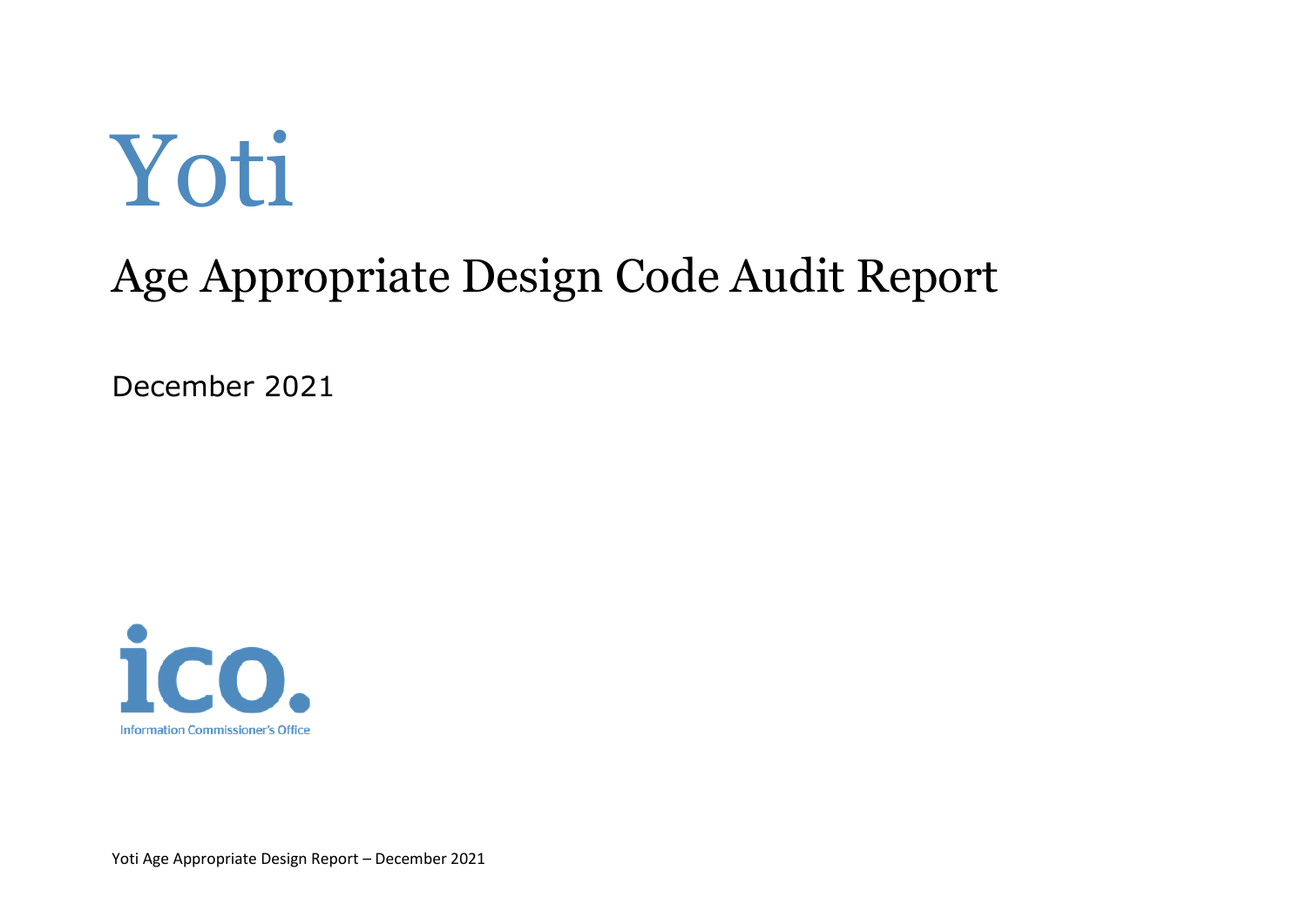## Executive summary



#### Background & Scope

Under section 123(1) of the Data Protection Act 2018 (DPA18), the Information Commissioner produced a code of practice on standards of age appropriate design ("the Code"). The Code applies to "relevant information society services which are likely to be accessed by children" in the UK. This includes many apps, programs, connected toys and devices, search engines, social media platforms, streaming services, online games, news or educational websites and websites offering other goods or services to users over the internet. It is not restricted to services specifically directed at children.

The Code sets out 15 headline standards of age appropriate design that companies need to implement to ensure their services appropriately safeguard children's personal data and process children's personal data fairly. The Code came into force on 2 September 2021.

 More widely, the Information Commissioner is also responsible for enforcing and promoting compliance with the UK General Data Protection Regulation (UKGDPR), the Data Protection Act 2018 (DPA18) and other data protection legislation. Section 129 of the DPA18 allows the ICO to carry out consensual audits. The ICO sees auditing as a constructive process with real benefits for controllers and so aims to establish a participative approach.

 Yoti agreed to a consensual audit of the measures, processes and policies they have in place to demonstrate conformance with the Code and data protection legislation.

The purpose of the audit is to provide the ICO and Yoti with an independent assurance of the extent to which Yoti, within the scope of this agreed audit, is complying with data protection legislation.

 children's personal data. The scope may take into account any data protection issues or risks which are specific to The scope areas covered by this audit are determined following a risk-based analysis of Yoti's processing of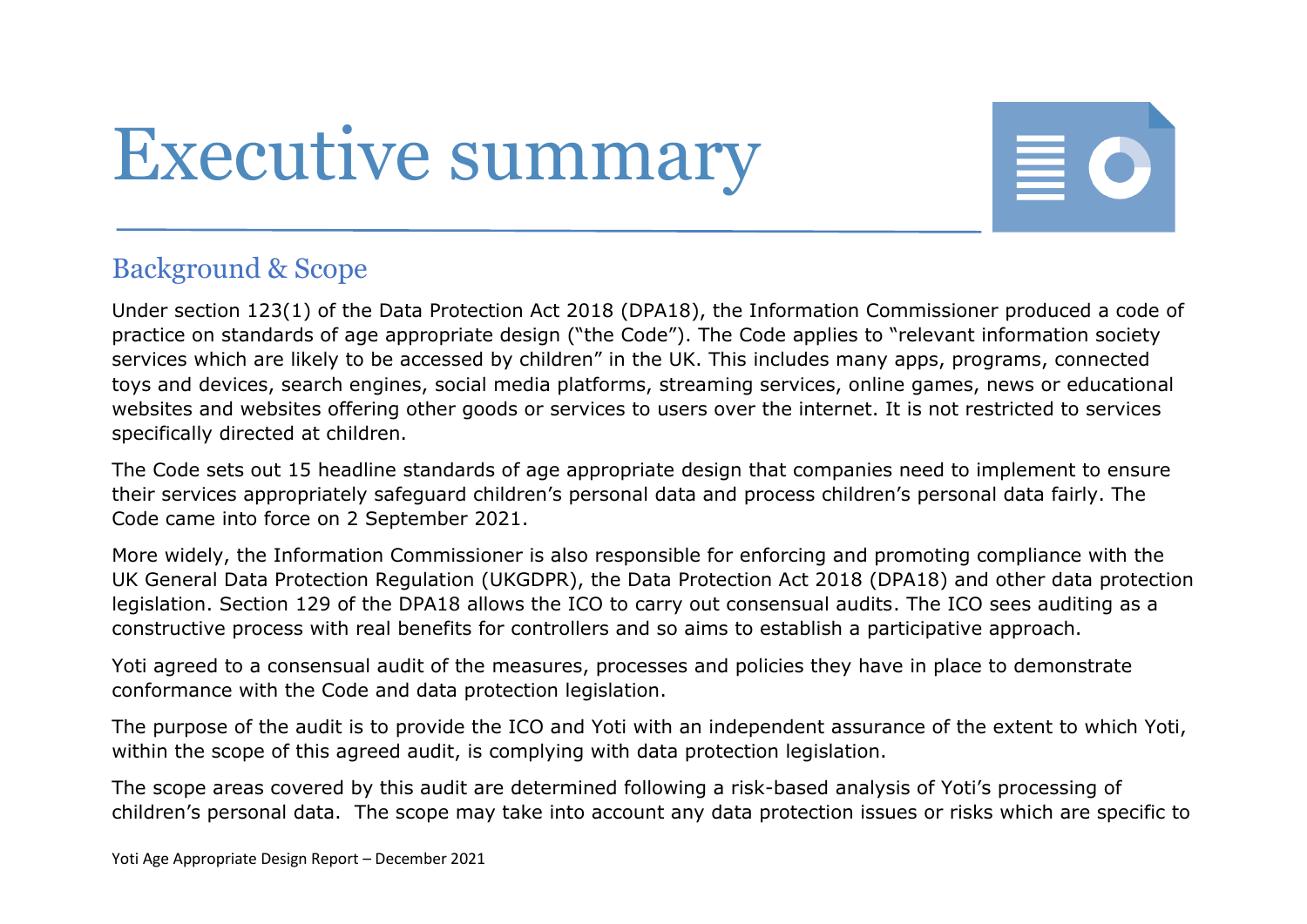children's personal data, and to avoid duplication across scope areas. As such, the scope of this audit is unique to Yoti, identified from ICO intelligence or Yoti's own concerns, and/or any data protection issues or risks which affect their specific sector or organisations more widely. The ICO has further tailored the controls covered in each scope area to take into account the organisational structure of Yoti, the nature and extent of Yoti's processing of Yoti.

It was agreed that the audit would focus on the following area(s):

- Governance and Accountability
- Data Protection Impact Assessments
- Transparency
- Children's Rights Implementation
- Due Diligence
- Artificial Intelligence
- Data Minimisation
- Data Sharing
- Default Privacy Settings
- Change Management

 normally a desk-based review of selected policies and procedures, on-site visits including interviews with selected Audits are conducted following the Information Commissioner's audit methodology. The key elements of this are staff, and an inspection of selected records.

 The ICO would like to thank Yoti for its flexibility and commitment to the audit during difficult and challenging However, due to the outbreak of Covid -19, and the resulting restrictions on travel, this methodology was no longer appropriate. Therefore, Yoti agreed to conduct the audit on a remote basis. A desk-based review of selected policies and procedures and remote telephone interviews were conducted from 1 November to 12 November 2021. circumstances.

Where weaknesses were identified recommendations have been made, primarily around enhancing existing processes to facilitate conformance with the Code and data protection legislation. In order to assist Yoti in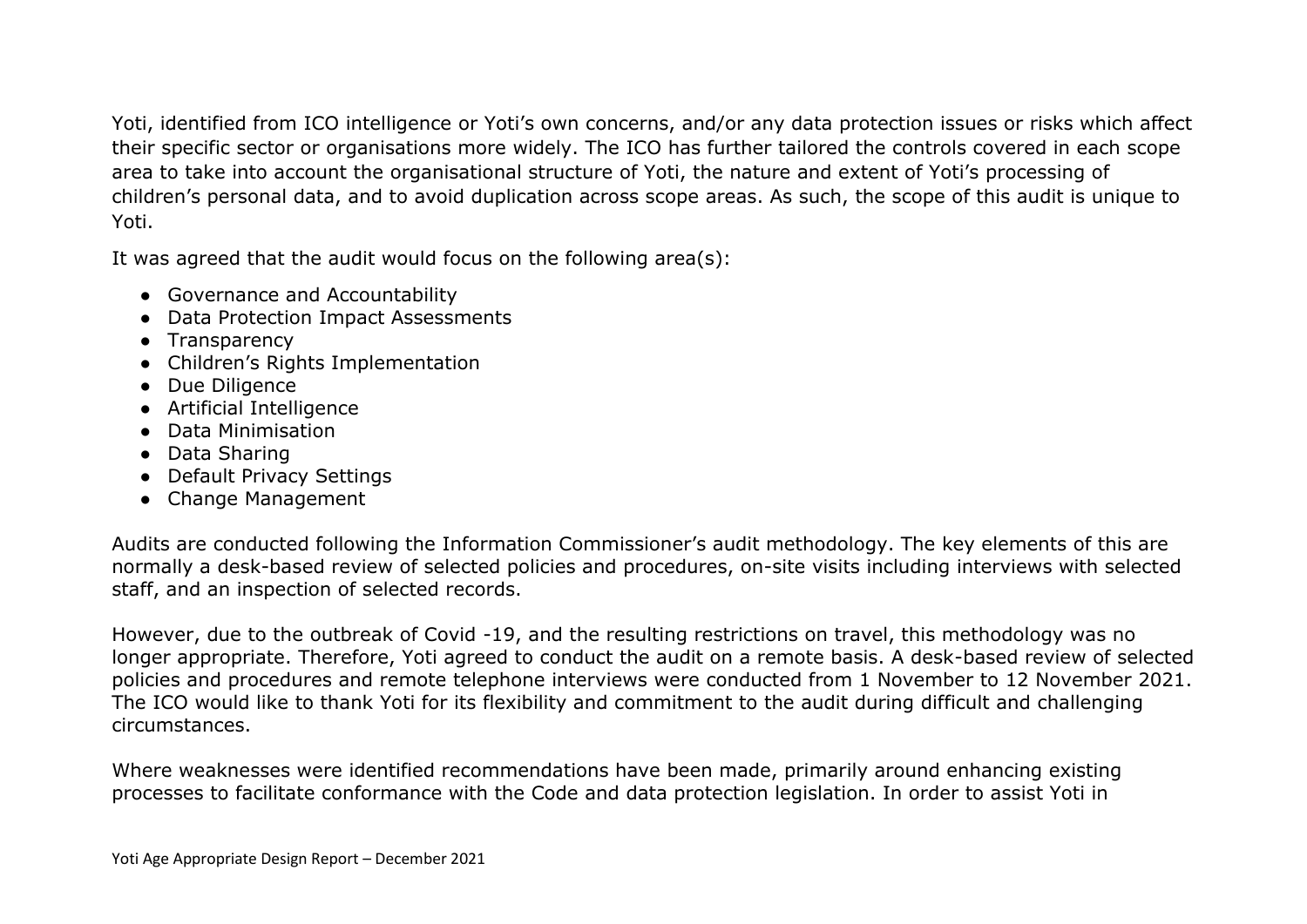Yoti's priorities and risk appetite may vary and, therefore, they should undertake their own assessments of the implementing the recommendations each has been assigned a priority rating based upon the risks to children that they are intended to address. The ratings are assigned based upon the ICO's assessment of the risks involved. risks identified.

#### Overview of Service and Processing

Yoti is a global digital identity and biometric technology company which was founded in 2014, Yoti has over 300 staff and is headquartered in London with offices in Bangalore. Yoti provides verified digital ID through the Yoti app.

 they are by providing a reusable digital ID on their smart phone. The app is free to individual consumers and, to The Yoti app is a global identity platform which aims to create a safer way for individual consumers to prove who date, has been downloaded over 10 million times globally.

 other data such as age or nationality. Over 12 thousand companies and stores use Yoti's product to verify Yoti's identity platform offers business users a simple and reliable way to confirm a service users' identity and identities.

 Appropriate Design Code. The Yoti app can be used by anyone 13 or over in the United Kingdom which means that Yoti provide an online service which can be accessed by children and as such should adhere to the principles laid out in the Age

Yoti has seven ethical principles, including the requirements to enable privacy and anonymity, and keep sensitive data secure which guide their decision making and an independent Guardian Council, made up of influential individuals from relevant fields, whose purpose is to ensure Yoti remains true to the principles.

In order to create an account to build a digital identity with the Yoti app users need to provide personal data in the form of the country they live in, whether they are 13 or over, provide a mobile number and allow the app to take a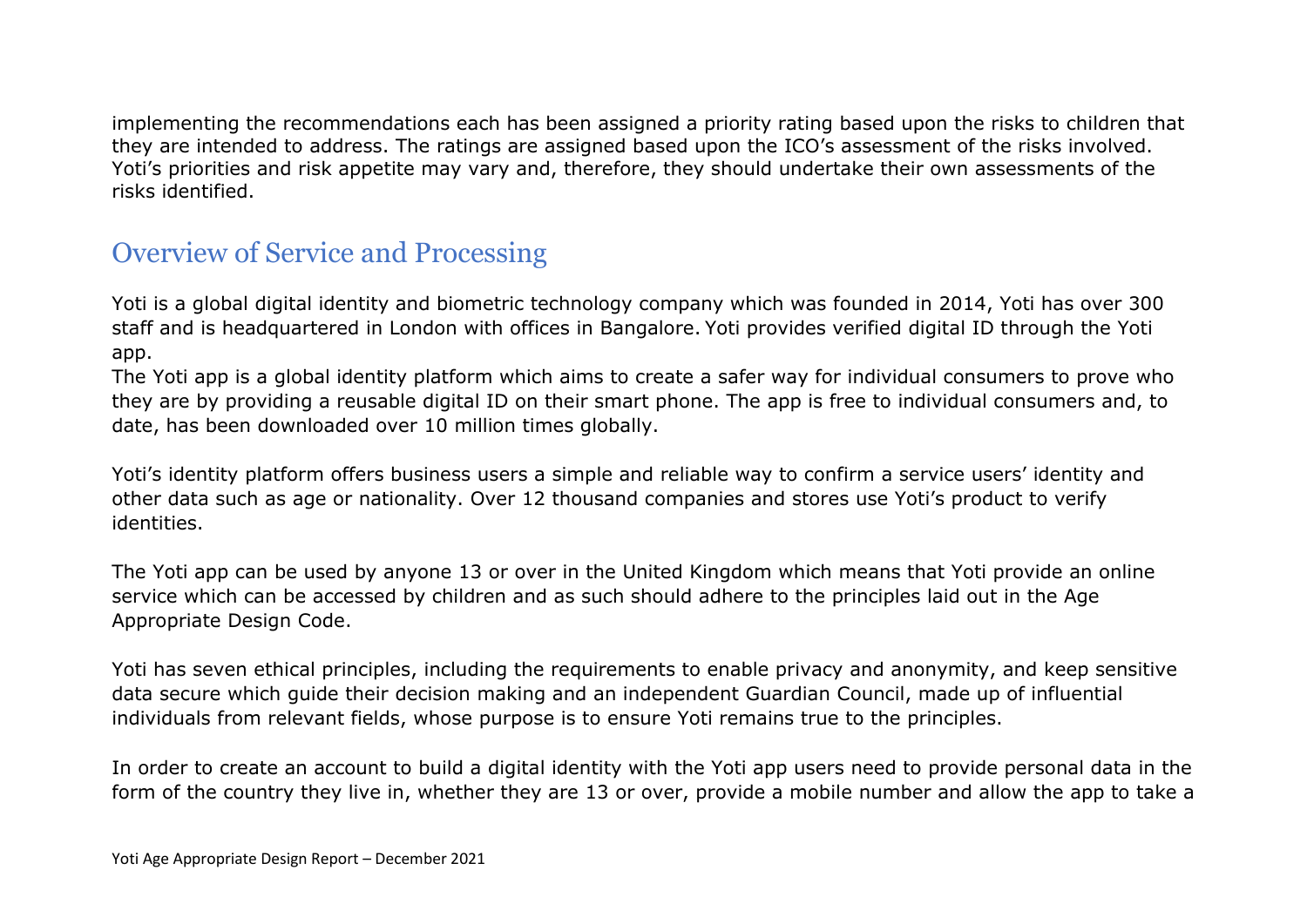scan of the users face. Once an account is created users can choose to upload scans of identity documents such as passports and driving licenses. Once the account has been created and any documents provided have been verified the data is encrypted on Yoti's servers in such a way that only the user can then access this data, Yoti are unable to access the data.

When a business wants to verify a Yoti app users' data they will request verification of the data they need to provide their service, for example proof of age. If the app user has previously had their age verified the user's app will ask the user if they are happy to share this information with the requester, the user will then actively confirm they are happy for this information to be shared with the business in question, once the user has confirmed this the app with generate a QR code for the business to scan to receive confirmation of the user's age.

#### Audit Summary

| <b>Assurance</b><br>Rating | <b>Overall Opinion</b>                                                                                                                                                                                                                                                                                                                                                                                                                              |
|----------------------------|-----------------------------------------------------------------------------------------------------------------------------------------------------------------------------------------------------------------------------------------------------------------------------------------------------------------------------------------------------------------------------------------------------------------------------------------------------|
| <b>High</b>                | There is a high level of assurance that processes and procedures are in place, that the<br>organisation is in conformance with the AADC and are delivering data protection<br>compliance. The audit has identified only limited scope for improvement in existing<br>arrangements and as such it is not anticipated that significant further action is required<br>to reduce the risk of non-conformance with AADC and data protection legislation. |

 \*The assurance ratings above are reflective of the remote audit methodology deployed at this time and the rating may not necessarily represent a comprehensive assessment of compliance.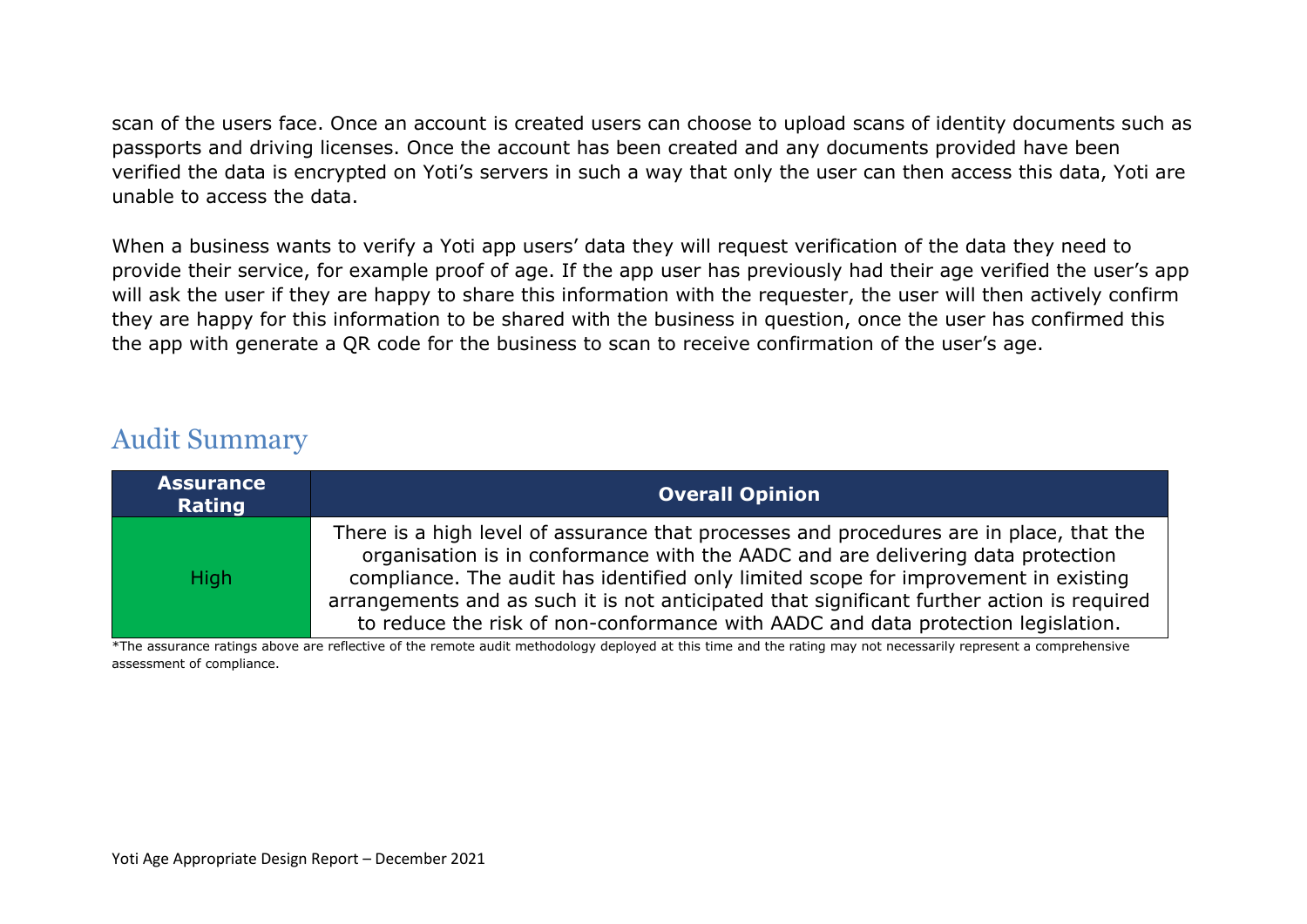#### Graphs and Charts